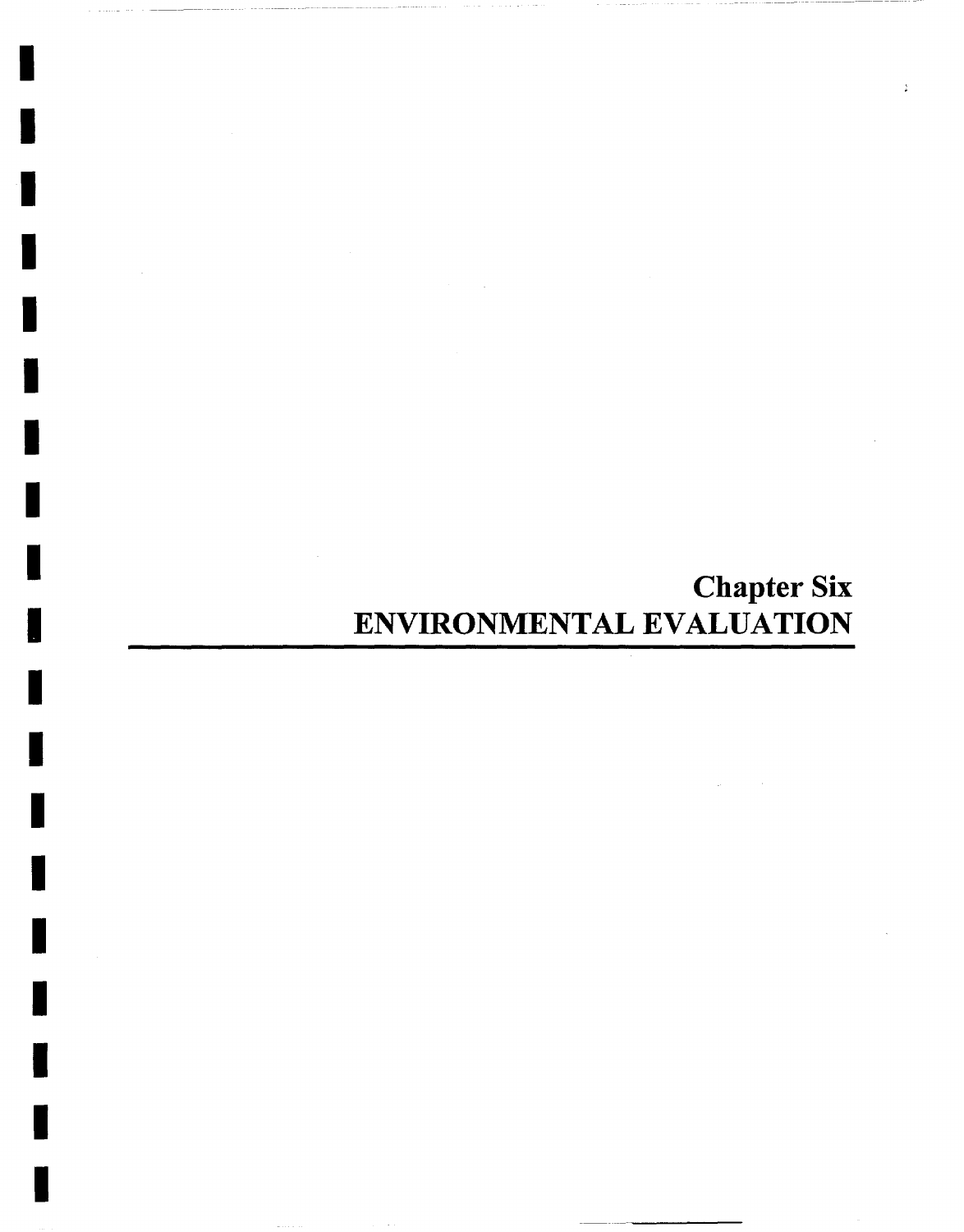

## **Chapter Six ENVIRONMENTAL EVALUATION**

#### **INTRODUCTION**

**I** 

**!** 

**I** 

**I** 

**I** 

**I** 

**I** 

**i** 

**I** 

**I** 

**I** 

**I** 

**I** 

**I** 

**!** 

**I** 

**I** 

**I** 

The purpose of this environmental evaluation is to identify potential adverse environmental impacts which may be related to the recommended airport development at St. Johns Airport. In accordance with FAA guidelines, this environmental evaluation considers twenty specific impact categories, ranging from noise to construction impacts. These categories have been adapted from FAA Order 5050.4A, the Airport Environmental Handbook (FAA, 1985). These subjects must be addressed in any project that involves any of the following:

- ° Airport location
- 2. New runway
- 3. Major runway extension
- 4. runway strengthening specific noise conditions within specified boundaries creating
- $5<sub>1</sub>$ Major change of entrance or access roads
- 6. Land acquisition
- 7. Establishment or relocation of an instrument landing system, or an approach lighting system
- **.**  Development involving historic sites, Section4(f) land, farmland, wetlands, coastal zones, floodplains, or endangered or threatened species

### **NOISE**

The impact of aircraft noise is potentially the most critical of all environmental effects associated with airport development and aircraft operations. Aircraft noise exposure is most likely to have a negative behavioral and subjective effect on people, rather than to cause physical injury. Behavioral effects involve interference with activities such as speech, learning, and sleeping. Subjective effects are described by terms like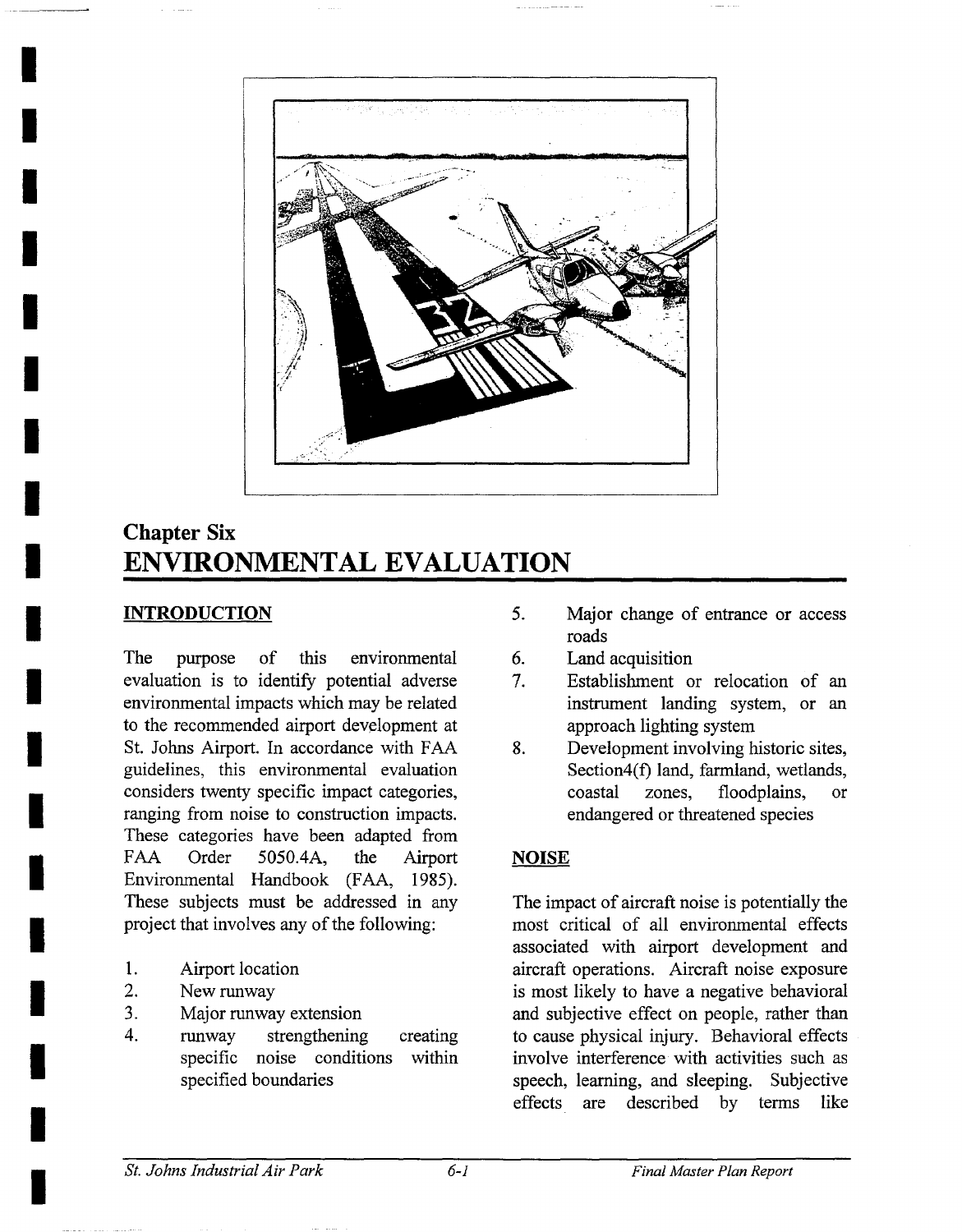annoyance and nuisance. The magnitude of the problem expands on the volume, frequency, and time of day of aircraft operations, the types of aircraft, and the character of land use in the area exposed.

**!** 

**I** 

**I** 

**!** 

**I** 

**I** 

**I** 

**i** 

**I** 

**I** 

**I** 

**I** 

**I** 

**I** 

**I** 

**I** 

**i** 

**I** 

**!** 

Noise is most often defined as unwanted sound. However, sound is measurable, whereas noise is subjective. The relationship between measurable sound and human irritation is the key to understanding aircraft noise impact. A rating scale has been devised to relate sound to the sensitivity of the human ear. The Aweighted decibel scale (dBA) is calibrated to the faintest sound audible to the average young male ear. The human ear often judges an increase of 10 decibels as a doubling of sound.

The challenge lies in determining what amount and what kind of sound constitutes noise. The vast majority of people exposed to aircraft noise are not in danger of direct physical harm. However, much research on the effects of noise has led to several generally accepted conclusions:

- The effects of sound are cumulative: therefore, the duration of exposure must be included in any evaluation of noise.
- Noise can interfere with outdoor activities and other communication.
- Noise can disturb sleep, TV/radio reception and relaxation.
- When community noise levels have reached sufficient intensity, community action can occur.

Research has also found that individual responses to noise are difficult to predict. Some people are annoyed by perceptible noise events while others show little concem over the most disruptive events. However, it is possible to predict the responses of groups of people. Consequently, community response, not individual response, has emerged as the prime index of aircraft noise measurement.

#### LDN METHODOLOGY

On the basis of the findings described above, a methodology has been devised to relate measurable sound from a variety of sources to community response. It has been termed "Day-Night Average Sound Level" (Ldn) and has been adopted by the U.S. Environmental Protection Agency, Department of Housing and Urban Development, and the Federal Aviation Administration for use in evaluating noise impacts.

The basic unit in the computation of Ldn is the sound exposure level (SEL). An SEL is computed by adding the dBA level for each second of noise event above a certain threshold. For example, a noise level of 45 dBA receives the sound impulses of an approaching aircraft and records the dBA reading for each second of the event as the aircraft approaches and departs. Each of these one-second readings are then added logarithmically to compute the SEL. Because of the logarithmic calculation, noise levels below 10 dBA of the maximum level are insignificant in terms of Ldn value.

The computation of an airport Ldn, involves the addition, weighting and averaging of each SEL to achieve an Ldn level at a particular location. The SEL of each noise event occurring between the hours of 10:00 p.m. and 7:00 a.m. is automatically weighted by adding 10 dBA to the SEL to account for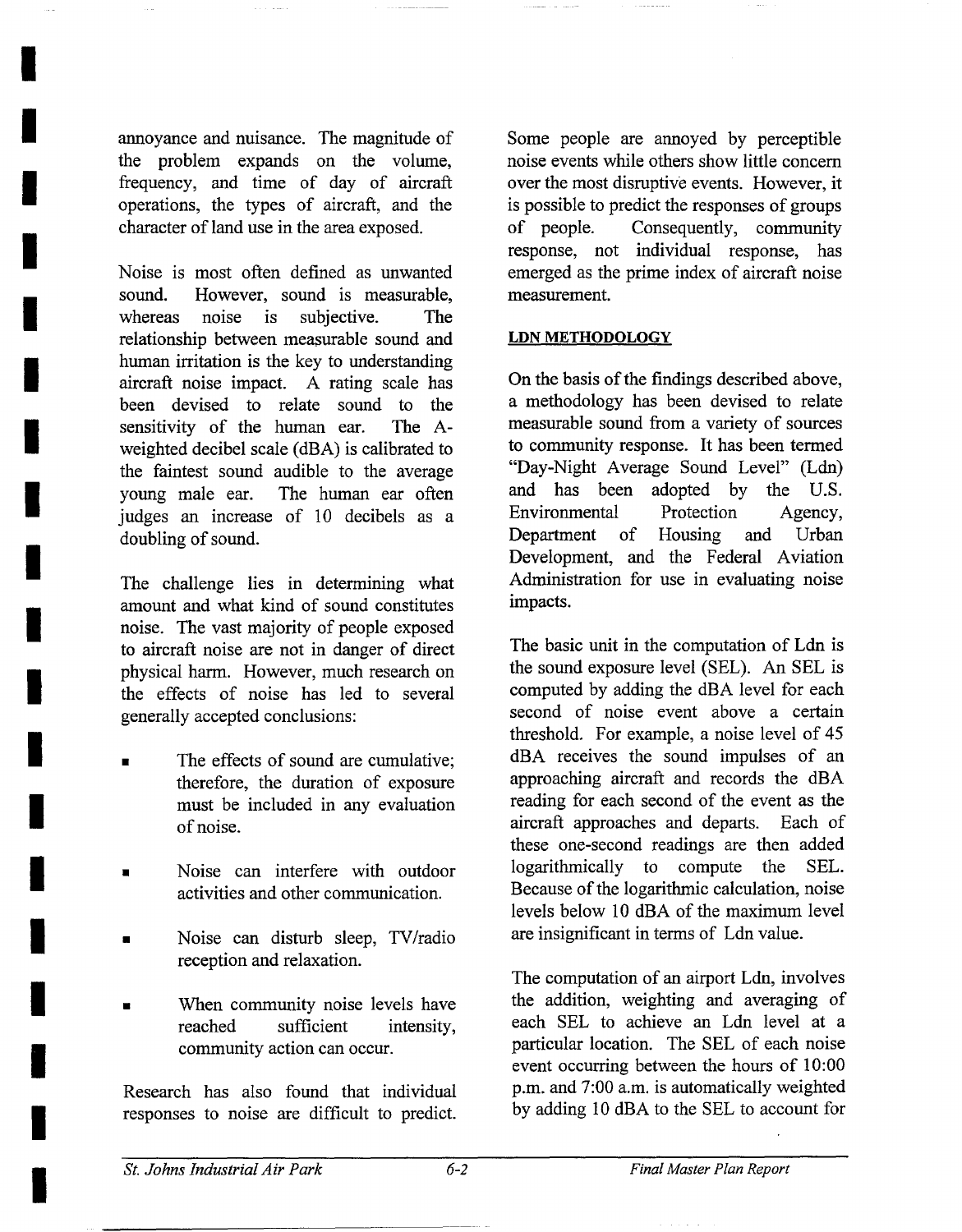the assumed additional irritation perceived during that period. All SELs are then averaged over a given time period (day, week, year) to achieve a level characteristic of the total noise environment.

**I** 

**I** 

**I** 

**I** 

**I** 

**I** 

**I** 

**I** 

**I** 

**I** 

**I** 

**I** 

**I** 

**I** 

**I** 

**I** 

**I** 

**I** 

**I** 

More simply stated, an Ldn level is approximately equal to the average dBA level during an entire time period with a weighting for evening and nighttime noise events. For example, a 65 Ldn level could describe an area having a time-averaged constant noise level of 65 dBA during the daytime, 62 dBA during the evening, and 55 dBA during the nighttime, even though the area would experience noise events higher and lower than 65 dBA. The main advantage of Ldn is that it provides a common measure for a variety of different noise environments. The same Ldn level can describe an area with very few high noise events as well as an area with many low level events.

#### **NOISE AND LAND-USE COMPATIBILITY CRITERIA**

Generally, at a 65 Ldn level, 33 percent of people exposed will be highly annoyed and 5 percent will actually complain. As the noise exposure drops to 60 Ldn, 24 percent of the population are projected to be highly annoyed and 2 percent complaining. On the basis of such community reaction research, several government agencies have devised standards for acceptable land use within areas impacted by aircraft noise.

Federal regulatory agencies of government have adopted standards and suggested guidelines relating Ldn to compatible land uses. Most of the noise and land-use compatibility guidelines strongly support the concept that significant annoyance from aircraft noise levels does not occur outside a

65 Ldn contour. However, this does not mean there will not be noise complaints from residents living outside the 65 Ldn noise contour. Federal agencies supporting this concept include the Environmental Protection Agency, Department of Housing and Urban Development, and the Federal Aviation Administration.

Federal Aviation regulation (FAR) Part 150, Airport Noise Compatibility Planning, provides guidance for land-use compatibility around airports. Compatibility or noncompatibility of land use is determined by comparing the noise contours with existing and potential land uses. Generally, residential uses are not compatible within the 70 Ldn and most other uses require some degree of noise level reduction from outdoor to indoor environments. Residential uses are similarly considered incompatible, for the most part, within the 65-70 Ldn. Most other uses are compatible within 65-70 Ldn contours. All types of land uses are compatible in areas below 65 Ldn.

In 1997, the Arizona legislature passed a measure that authorized and encouraged airport sponsors that possess zoning authority to develop and implement an Airport Influence Area (AIA). These AIAs can consist of areas affected by noise contours, traffic pattems, safety areas, Runway Protection Zones and Part 77 Airspace Surfaces. It is left to the airport sponsor to determine the extent of influence that any of these criteria may impose on offairport property. The zoning jurisdiction may also impose limits on land use to protect the airport and users of off airport property.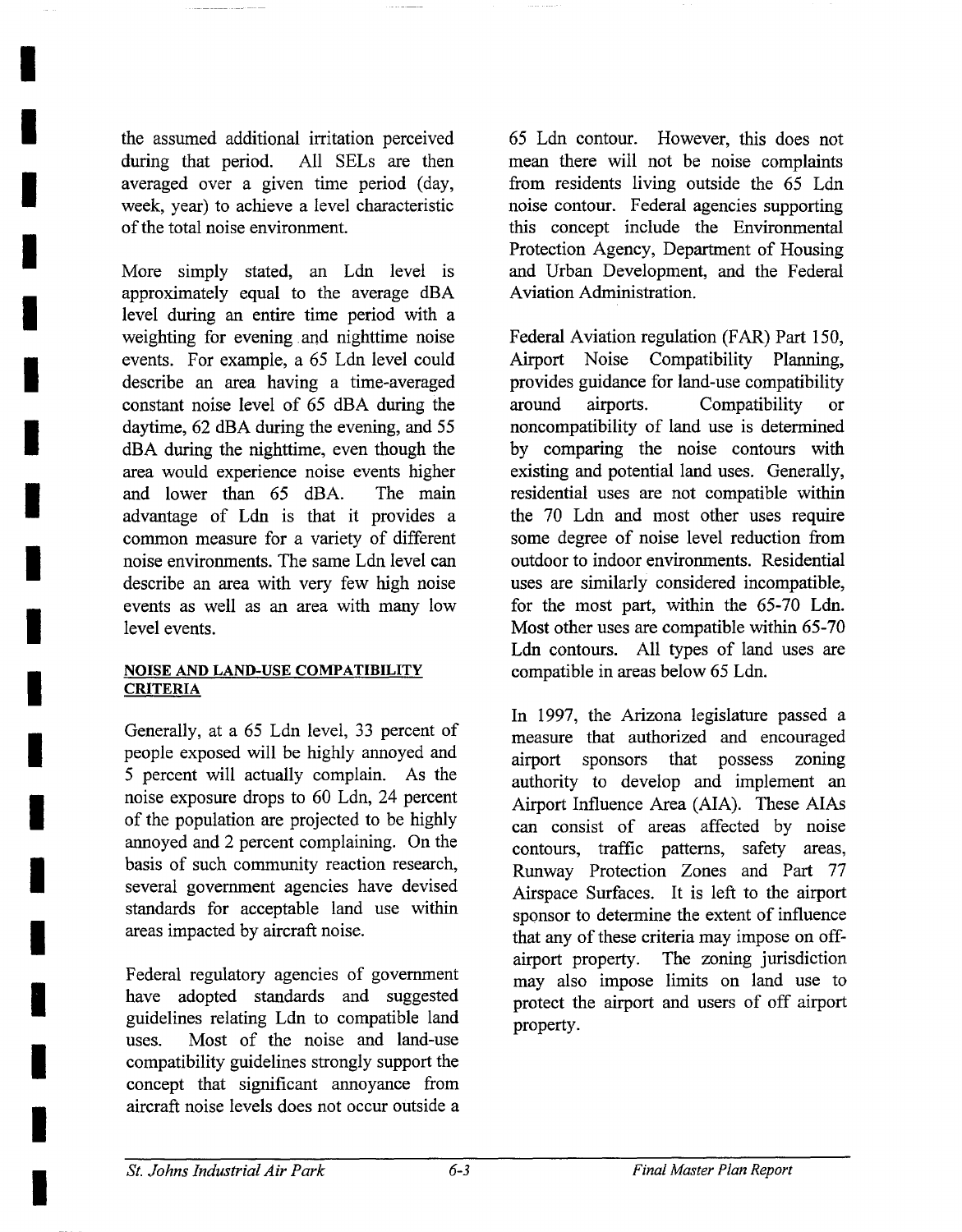**I** 

**I** 

**I** 

**I** 

**i** 

**I** 

**I** 

**I** 

**I** 

**I** 

**I** 

**I** 

**I** 

**I** 

**!** 

**I** 

**I** 

**I** 

**I** 

The compatibility of existing and planned land uses in the vicinity of an airport is generally associated with the level of noise impact related to the airport. Compatibility or non-compatibility of land use is determined by comparing the Ldn noise contour with existing and potential land uses. The FAA has developed guidelines for land-use compatibility based on noise levels and the nature of the land use being impacted. Commercial, industrial, and most public uses are considered compatible with airport operations, as long as they are consistent with performance standards of Federal Aviation Regulation (FAR) Part 77 relative to height and safety. Residential use is compatible in areas outside the 65 Ldn noise contour. The Land Use/Noise Plan for St. Johns Industrial Air Park (Figure 8.1) illustrates the areas affected by several of he criterion listed above. Due to the close proximity of residential development near and adjacent to the airport, it is recommended that the City of St. Johns develop an AIA and incorporate it into the City's zoning ordinance. Several of the influences of the airport spill over into the County and a cooperative effort with County Planning and Zoning may be desired.

#### SOCIAL IMPACTS

The proposed development will not require relocation of residences or businesses, and surface transportation routes will not be altered outside the airport grounds. No adverse social impacts or community disruptions are anticipated. The overall effects of the proposed development at the Airpark will be the addition of a safer, more efficient air transportation service to the residents of the county.

#### **COMPATIBLE LAND USE SOCIOECONOMIC IMPACTS**

This category refers to impacts such as shifts in business and economic activity, demands on public services, or patterns of population growth. Future Airpark development will create impacts due to demands on public service and creation of employment. Positive socioeconomic impacts resulting from the proposed development and the improvement of the airport facilities will likely be an asset to the city of St. Johns and to Apache County.

### AIR QUALITY

National Ambient Air Quality Standards (NAAQS) have been established by the Environmental Protection Agency (EPA) for seven criteria pollutants; carbon monoxide, lead, nitrogen dioxide, ozone, PM2.5, PM10 and sulfur dioxide. For each of these (except carbon monoxide), the EPA has adopted Primary standards to protect public health and Secondary standards to protect public welfare. Each state must adopt standards at least as strict as the federal standards. The standards adopted by Arizona are the same as those utilized by EPA. The St. Johns Airport is located within an attainment area. The state of Arizona's compilation of air quality data for 1996 indicates that data exists for nitrogen dioxide, ozone, PM10 and sulfur dioxide. The data was collected in St. Johns as part of the state, county and industrial monitoring networks. During 1996, there were no exceedances of the standards for these four criteria pollutants.

#### WATER QUALITY

The nearest surface water is the Little Colorado River, located one mile east of the airport. Natural drainage from the airport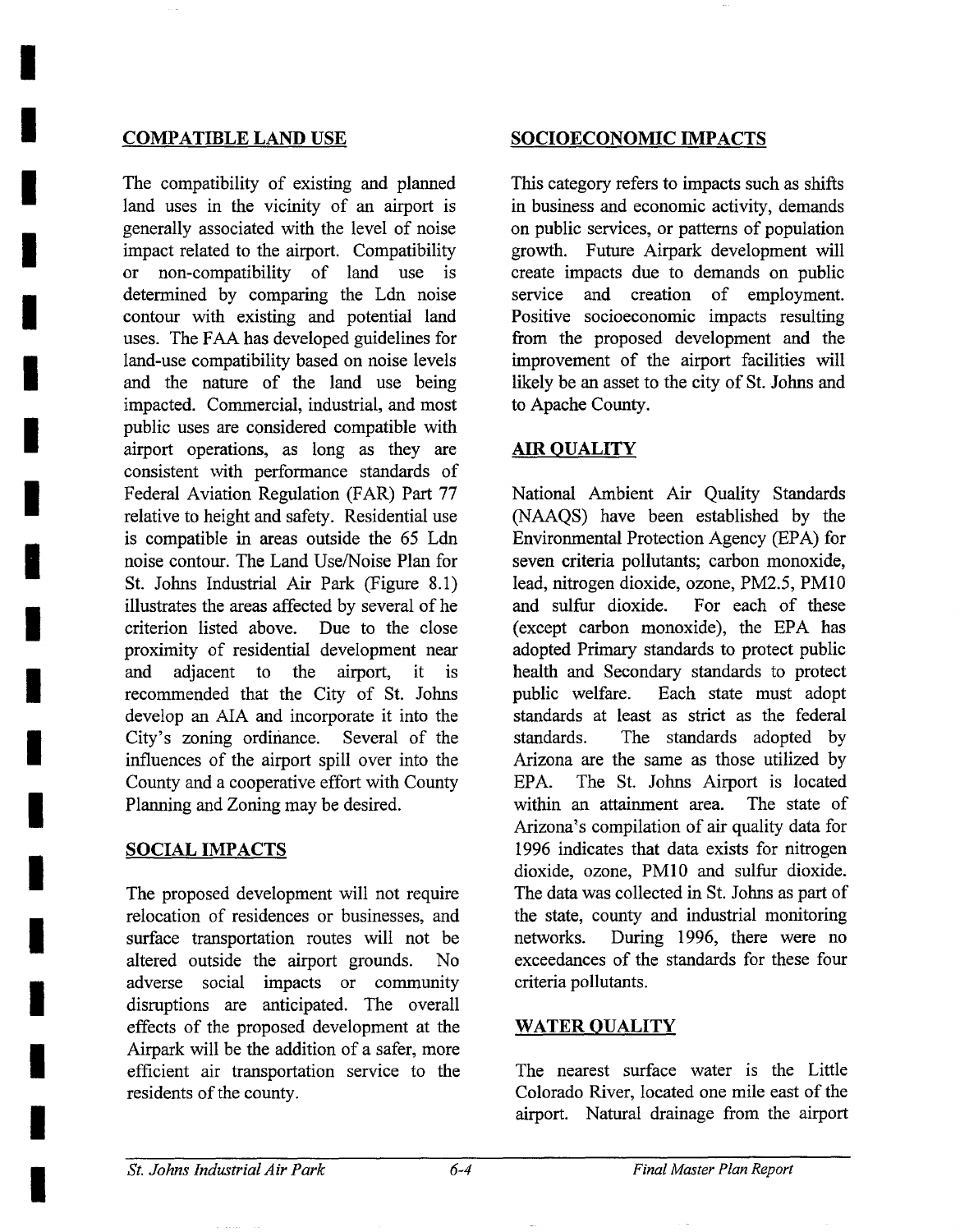property, however, is to the west. Lyman Ditch is located approximately one half mile west of the airport. Normal contaminants from airport operations would be petroleum products. Appropriate drainage will be designed and implemented upon project development to mitigate any potential impact. There is currently no evidence that permitting under Section 404 (Waters of the U.S.) or Section 401 (Water Quality Certification) of the Clean Water Act will be necessary. Prior to construction, a permit under Section 402 (National Pollutant Discharge Elimination System) will be required.

#### SPECIAL LAND USES **DOT** SECTION 4(t)

**I** 

**I** 

**I** 

**I** 

**I** 

**!** 

**I** 

**i** 

**I** 

**I** 

**I** 

**i** 

**I** 

**I** 

**I** 

**!** 

**I** 

**I** 

**I** 

Section 4(f) of the Department of Transportation (DOT) Act specifies that no project will be approved that requires use of any publicly owned land from a public park, recreation area, or wildlife refuge. There are no special land uses, as defined by the Department of Transportation, that exist within the potential impact area of the proposed project.

#### CULTURAL RESOURCES **WETLANDS**

The State Historic Preservation Officer (SHPO) was contacted for input regarding the proposed improvements (see response in Appendix B). In addition, a records search was conducted at the SHPO office for information regarding significant cultural resources in or near the project area. Most, if not all of the project area has not been surveyed for cultural resources and a survey will be required under the National Historic Preservation Act when the NEPA process is initiated. A cultural resource survey of the adjacent Apache County Fairgrounds was conducted in 1985. No significant sites were found during that survey.

#### BIOTIC COMMUNITIES

St. Johns Industrial Air Park is surrounded by both developed land and undisturbed natural desert. Construction of the proposed project will cause minor alteration of the landscape and habitat.

#### **THREATENED AND ENDANGERED SPECIES**

The U.S. Fish & Wildlife Service (USFWS) and the Arizona Game & Fish Department (AG&FD) were contacted for information regarding threatened, endangered, candidate, or special status species in the project area (see responses in Appendix B). Although a number of species are listed as Threatened or Endangered on a county basis, it is unlikely that habitat utilized by these species is contained within the project area. A biological component will be included as part of the future NEPA documentation and further coordination will occur with the USFWS and with AG&FD.

There are no wetlands on the airport property

#### **FLOODPLAINS**

Floodplain mapping has not been conducted in the City of St. Johns by the Federal Emergency Management Agency.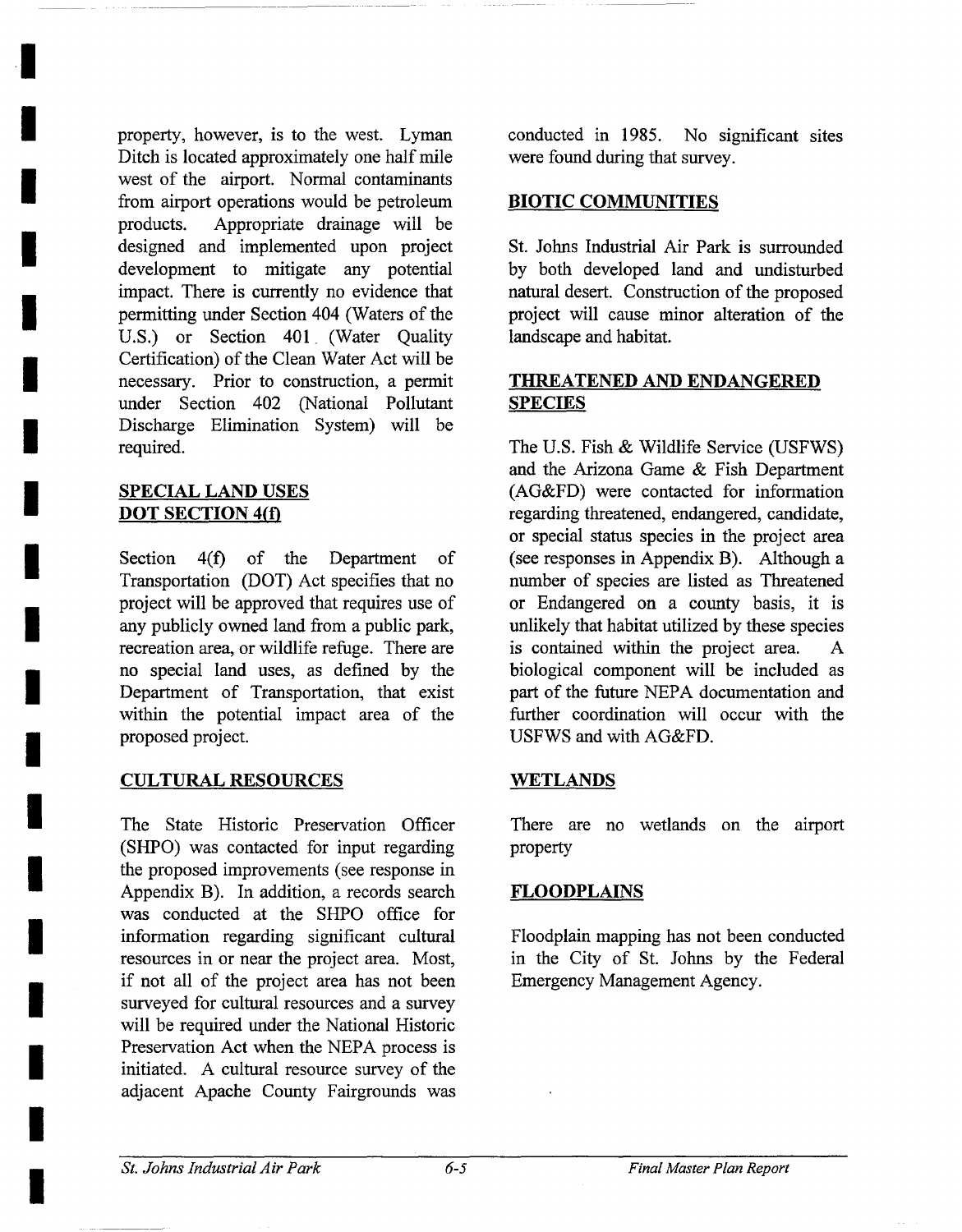#### SHORELINE MANAGEMENT

The vicinity of St. Johns is not covered by a shoreline management program, thus, evaluation under this category is not applicable.

#### COASTAL BARRIERS

**I** 

**I** 

**I** 

**I** 

**I** 

**I** 

**I** 

**I** 

**I** 

**I** 

**I** 

**I** 

**I** 

**I** 

**I** 

**I** 

**I** 

**I** 

*I* 

This impact category refers exclusively to islands on the Atlantic and Gulf coasts, thus, it is not applicable to development at the St. Johns Industrial Airpark.

#### **WILD AND SCENIC RIVERS**

There are no rivers in the region classified as Wild and Scenic, therefore, no impact is expected.

#### **FARMLAND**

The Farmland Protection Policy Act (FPPA) directs federal agencies to take into account the adverse effects of federal programs on the preservation of Prime or Unique Farmland. The Act protects such farmland from being converted, directly or indirectly, to nonagricultural uses. The proposed developments at St. Johns Industrial Airpark will not result in farmland conversion directly or indirectly.

#### ENERGY SUPPLY AND NATURAL **RESOURCES**

Development and operation of the airport requires consumption of energy resources. As the use grows, so will the consumption of energy. Aviation fuel consumption will increase in relation to increased aircraft operations. At the same time, fuel consumption of surface transportation will be evident during construction, when most of the materials will have to be brought in from great distances.

Construction of the proposed airport will result in the use of metal, concrete, and asphalt but the local availability of these materials will not be significantly impacted. The use of electricity will increase slightly due to increased runway lighting needs and facility expansion, but the greater demand is not seen as a significant impact on the available supply.

#### **LIGHT EMISSIONS**

Runway 3-21 currently has delineators. The extension of runway 3-21 will include addition of Medium Intensity Runway Lighting (MIRL). This lighting system upgrade will increase light emissions in the area, but the impact is not anticipated to be significant due to the relative intensity of the systems and the distance from a populated area.

#### SOLID WASTE IMPACTS

The activity generated by completion of the proposed development is not expected to create an increase in solid waste sufficient to cause an adverse impact on disposal facilities.

The FAA and EPA regulations indicate that solid waste sites should not be located within 5,00 feet of an airport utilized by smaller piston-engine aircraft nor within 10,000 feet for turbine-powered aircraft. No landfills have been identified within these distances from the project area.